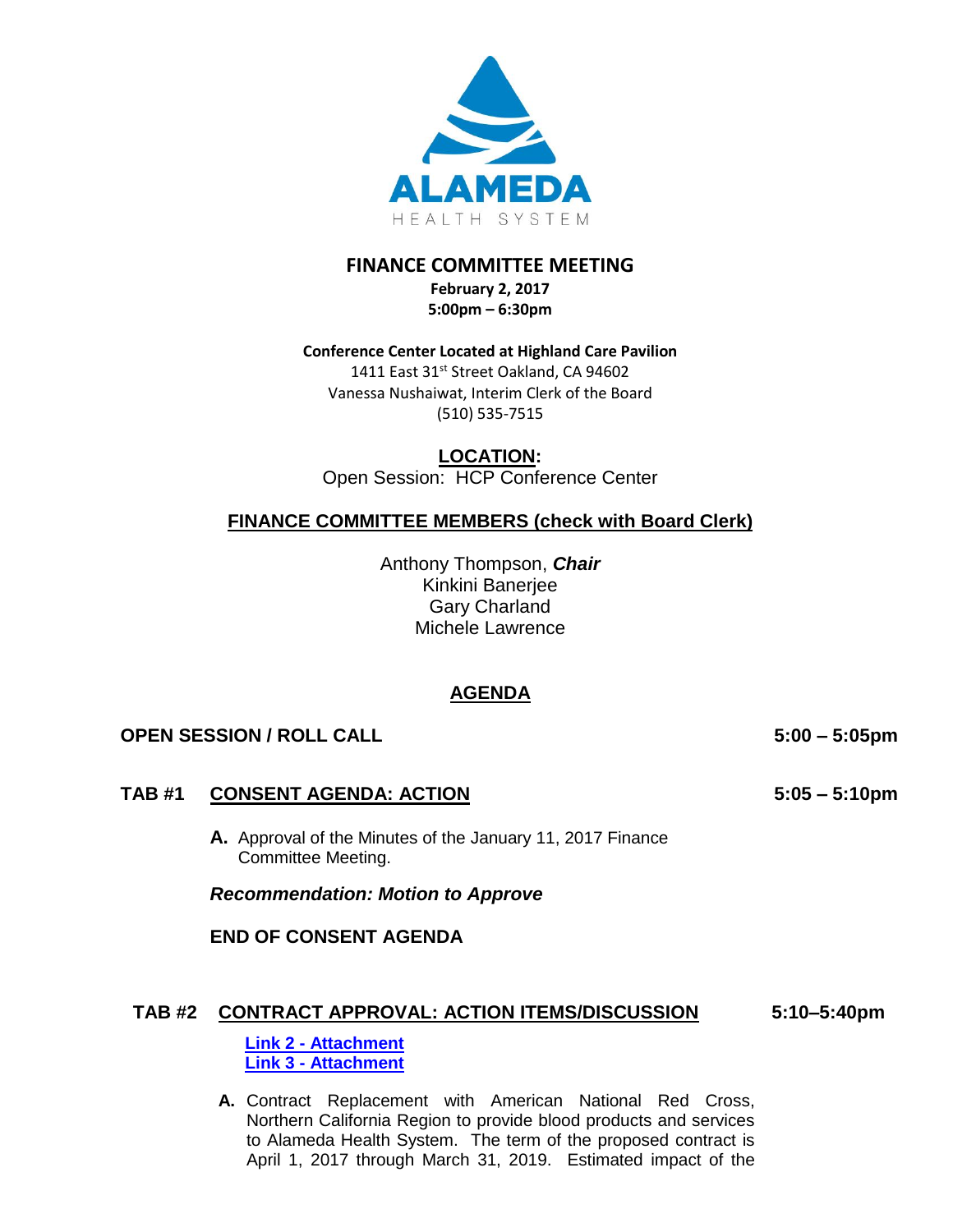proposed contract is \$3,138,778.00. Inclusive of this contract and prior contractual commitments (October 31, 2013 – March 31, 2019) the overall obligation to this vendor is estimated at \$15,792,494.00. *David Cox, Chief Financial Officer*  **Link 4 - [Attachment](http://www.alamedahealthsystem.org/sites/default/files/agenda-2017-02-02/Link%204_Tab%202.a%20-%20American%20National%20Red%20Cross%20Agreement%20-%20Board%20Summary.pdf)**

**B.** First Amendment to the Statement of Work 1 ("SOW 1") with Jtec, HCM, Inc. to provide construction project management to complete the seismic upgrades and kitchen relocation at Alameda Hospital. The term of the proposed amendment is July 1, 2016 through June 30, 2020. Estimated impact of the proposed amendment is \$620,000.00. Inclusive of this amendment and prior contractual commitments (January 1, 2008 – June 30, 2020) the overall obligation to this vendor is estimated at \$6,665,931.96. *David Cox, Chief Financial Officer Delvecchio Finley, Chief Executive Officer* **Link 5 – [Attachment](http://www.alamedahealthsystem.org/sites/default/files/agenda-2017-02-02/Link%205_Tab%202.b%20-%20Jtec%20SOW%201%20-%20Board%20Summary.pdf)**

- **C.** Statement of Work 2 ("SOW 2") with Jtec HCM, Inc to provide construction project management for the telemetry upgrade at Alameda Hospital. The term of the proposed SOW 2 is March 1, 2017 through June 30, 2017. Estimated impact of the proposed SOW 2 is \$15,000.00. Inclusive of this statement of work and prior contractual commitments (January 1, 2008 – June 30, 2020) the overall obligation to this vendor is estimated at \$6,680,931.96. *David Cox, Chief Financial Officer Delvecchio Finley, Chief Executive Officer* **Link 6 – [Attachment](http://www.alamedahealthsystem.org/sites/default/files/agenda-2017-02-02/Link%206_Tab%202.c%20-%20Jtec%20SOW%202%20-%20Board%20Summary.pdf)**
- **D.** Statement of Work 3 ("SOW 3") with Jtec HCM, Inc to provide construction project management support for miscellaneous projects at AHS facilities. The term of the proposed SOW 3 is March 1, 2017 through June 30, 2017. Estimated impact of the the proposed SOW 3 is \$88,000.00. Inclusive of this statement of work and prior contractual commitments (January 1, 2008 – June 30, 2020) the overall obligation to this vendor is estimated at \$6,768,931.96. *David Cox, Chief Financial Officer*

*Delvecchio Finley, Chief Executive Officer* **Link 7 - [Attachment](http://www.alamedahealthsystem.org/sites/default/files/agenda-2017-02-02/Link%207_Tab%202.d%20-%20Jtec%20SOW%203%20-%20Board%20Summary.pdf)**

**E.** Statement of Work 4 ("SOW 4") with Jtec HCM, Inc to provide construction project management support for the pharmacy upgrade at Highland Hospital. The term of the proposed SOW 4 is March 1, 2017 through June 30, 2017. Estimated impact of the proposed SOW 4 is \$29,000.00. Inclusive of this statement of work and prior contractual commitments (January 1, 2008 – June 30, 2020) the overall obligation to this vendor is estimated at \$6,797,931.96.

*David Cox, Chief Financial Officer Delvecchio Finley, Chief Executive Officer*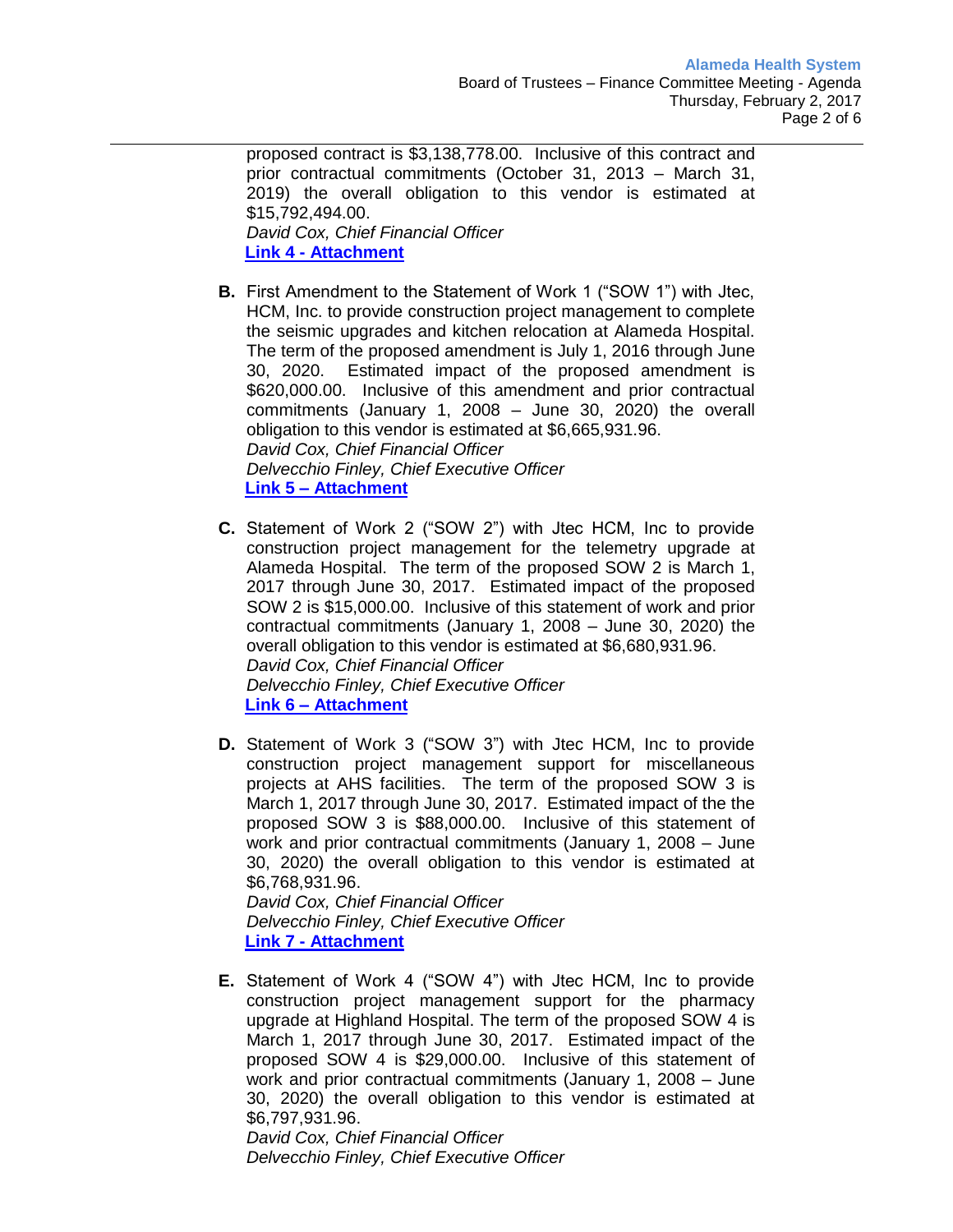#### **Link 8 - [Attachment](http://www.alamedahealthsystem.org/sites/default/files/agenda-2017-02-02/Link%208_Tab%202.e%20-%20Jtec%20SOW%204%20-%20Board%20Summary.pdf)**

- **F.** Statement of Work 1 ("SOW 1") with Freed Associates to provide consulting and management support to the ongoing revenue cycle improvement efforts for the facility patient access department. The term of the proposed SOW 1 is March 1, 2017 through March 31, 2017. Estimated impact of the proposed SOW 1 is \$45,000.00. Inclusive of this statement of work and prior contractual commitments (August 18, 2014 – March 31, 2017) the overall obligation to this vendor is estimated at \$5,717,033.01 *David Cox, Chief Financial Officer Delvecchio Finley, Chief Executive Officer* **Link 9 - [Attachment](http://www.alamedahealthsystem.org/sites/default/files/agenda-2017-02-02/Link%209_Tab%202.f%20-%20Freed%20SOW%201%20-%20Board%20Summary.pdf)**
- **G.** Statement of Work 2 ("SOW 2") is for Freed Associates to continue to provide an Interim Director of Patient Financial Services. The term of the proposed SOW 2 is March 1, 2017 through June 30, 2017. Estimated impact of the proposed SOW 2 is \$214,285.71. Inclusive of this statement of work and prior contractual commitments the overall obligation (August 18, 2014 – June 30, 2017) to this vendor is estimated at \$6,017,033.01 *David Cox, Chief Financial Officer Delvecchio Finley, Chief Executive Officer* **Link 10 - [Attachment](http://www.alamedahealthsystem.org/sites/default/files/agenda-2017-02-02/Link%2010_Tab%202.g%20-%20Freed%20SOW%202%20-%20Board%20Summary.pdf)**
- **H.** Statement of Work 3 ("SOW 3") with Freed Associates is to provide consulting and management support to AHS' Revenue Integrity department. The term of the proposed SOW 3 is March 1, 2017 through April 28, 2017. Estimated impact of the proposed SOW 3 is \$240,000.00. Inclusive of this statement of work and prior contractual commitments the overall obligation (August 18, 2014 – June 30, 2017) to this vendor is estimated at \$6,737,033.01 *David Cox, Chief Financial Officer Delvecchio Finley, Chief Executive Officer* **Link 11 - [Attachment](http://www.alamedahealthsystem.org/sites/default/files/agenda-2017-02-02/Link%2011_Tab%202.h%20-%20Freed%20SOW%203%20-%20Board%20Summary.pdf)**
- **I.** Statement of Work 4 ("SOW 4") with Freed Associates is to provide consulting services for the implementation of the Care Management Redesign, and support and planning for Encounter Billing Error Worklist ("EBEW") improvements. The term of the proposed SOW 4 is March 1, 2017 through March 31, 2017. Estimated impact of the proposed SOW 4 is \$50,000.00. Inclusive of this statement of work and prior contractual commitments the overall obligation (August 18, 2014 – June 30, 2017) to this vendor is estimated at \$6,897,033.01 *David Cox, Chief Financial Officer Delvecchio Finley, Chief Executive Officer* **Link 12 - [Attachment](http://www.alamedahealthsystem.org/sites/default/files/agenda-2017-02-02/Link%2012_Tab%202.i%20-%20Freed%20SOW%204%20-%20Board%20Summary.pdf)**
- **J.** Purchase and Rental Support Agreements with CareFusion, Solutions, LLC. to provide monthly support services for AHS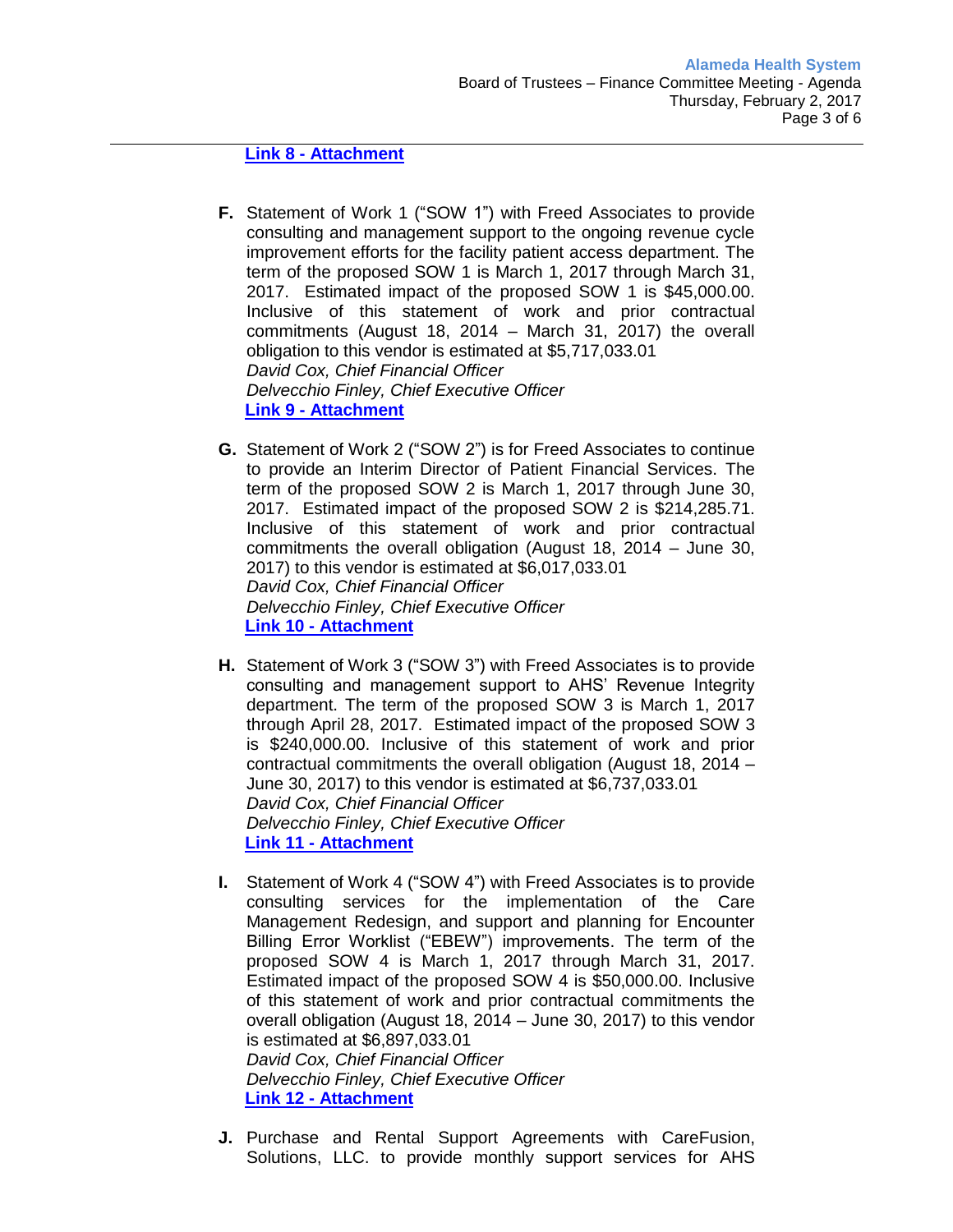**Alameda Health System** Board of Trustees – Finance Committee Meeting - Agenda Thursday, February 2, 2017 Page 4 of 6

owned (\$2,052.00) and rental (\$25,118.00) pharmacy Pyxis equipment for Highland Hospital. The term of the proposed agreements is February 1, 2017 through October 31, 2018. Combined estimated impact of these two proposed agreements is \$27,170. Inclusive of this contract and prior contractual commitments, the overall obligation (September 15, 2007 - March 30, 2021) to this vendor is estimated at \$16,664,432.00. *David Cox, Chief Financial Officer Delvecchio Finley, Chief Executive Officer* **Link 13 - [Attachment](http://www.alamedahealthsystem.org/sites/default/files/agenda-2017-02-02/Link%2013_Tab%202.j%20-%20CareFusion%20Agreements%20-%20Board%20Summary.pdf)**

#### *Recommendation: Motion to Approve* **TAB #3 RETROSPECTIVE REVIEW OF PRIOR CONTRACT APPROVALS 5:40 – 5:50pm**

**A.** Agreement with East Bay Foundation, Contract to provide Surgical Residents, approved May, 2015. *Satira Dalton Giovannetti, Director, Medical Staff Services & Graduate Medical Education Ishwari Venkataraman, Vice President, Strategy and Planning* **Link 14 - [Attachment](http://www.alamedahealthsystem.org/sites/default/files/agenda-2017-02-02/Link%2014_Tab%203A%20-%20East%20Bay%20Foundation%20Retro%20Contract%20(v5)%201-26-2017.pdf)**

### **AB #4 OPERATING REPORTS**

- A. Chief Information Officer Report (10 Minutes)  *Dave Gravender, Chief Information Officer*
	- *Request for Proposal (RFP) for Electronic Health Record (EHR)*

**Link 15 - [Attachment](http://www.alamedahealthsystem.org/sites/default/files/agenda-2017-02-02/Link%2015_Tab%204A1%20-%20CIO%20Report%20-%202017%2002%20Finance%20Committee%20February.pdf) Link 16 - [Attachment](http://www.alamedahealthsystem.org/sites/default/files/agenda-2017-02-02/Link%2016_Tab%204A2-%20CIO%20GRAPH.pdf)**

- **B.** Chief Financial Officer Report:  *David Cox, Chief Financial Officer* (35 Minutes)
	- December 2017 Financial Report
	- Financial Plan and FY2018 Budget Targets **Link 17 - [Attachment](http://www.alamedahealthsystem.org/sites/default/files/agenda-2017-02-02/Link%2017_TAB%204B1-%20AHS%20Financial%20Report%20Dec%202016.pdf)**

**Link 18 Link 19 - [Attachment](http://www.alamedahealthsystem.org/sites/default/files/agenda-2017-02-02/Link%2019_Tab%204b3%20-%20ME%20stats%20for%20BOT%20Dec-2016.pdf) Link 20 - [Attachment](http://www.alamedahealthsystem.org/sites/default/files/agenda-2017-02-02/Link%2020_Tab%204B4%20-%20AHS%20Financial%20Plan%20Feb%202017.pdf)**

## **TAB #5 BUSINESS PLANNING**

**A.** Report on Activities (No report this month) *Ishwari Venkataraman, Vice President, Strategic Planning & Business Development*

**5:50 – 6:15pm** 

N/A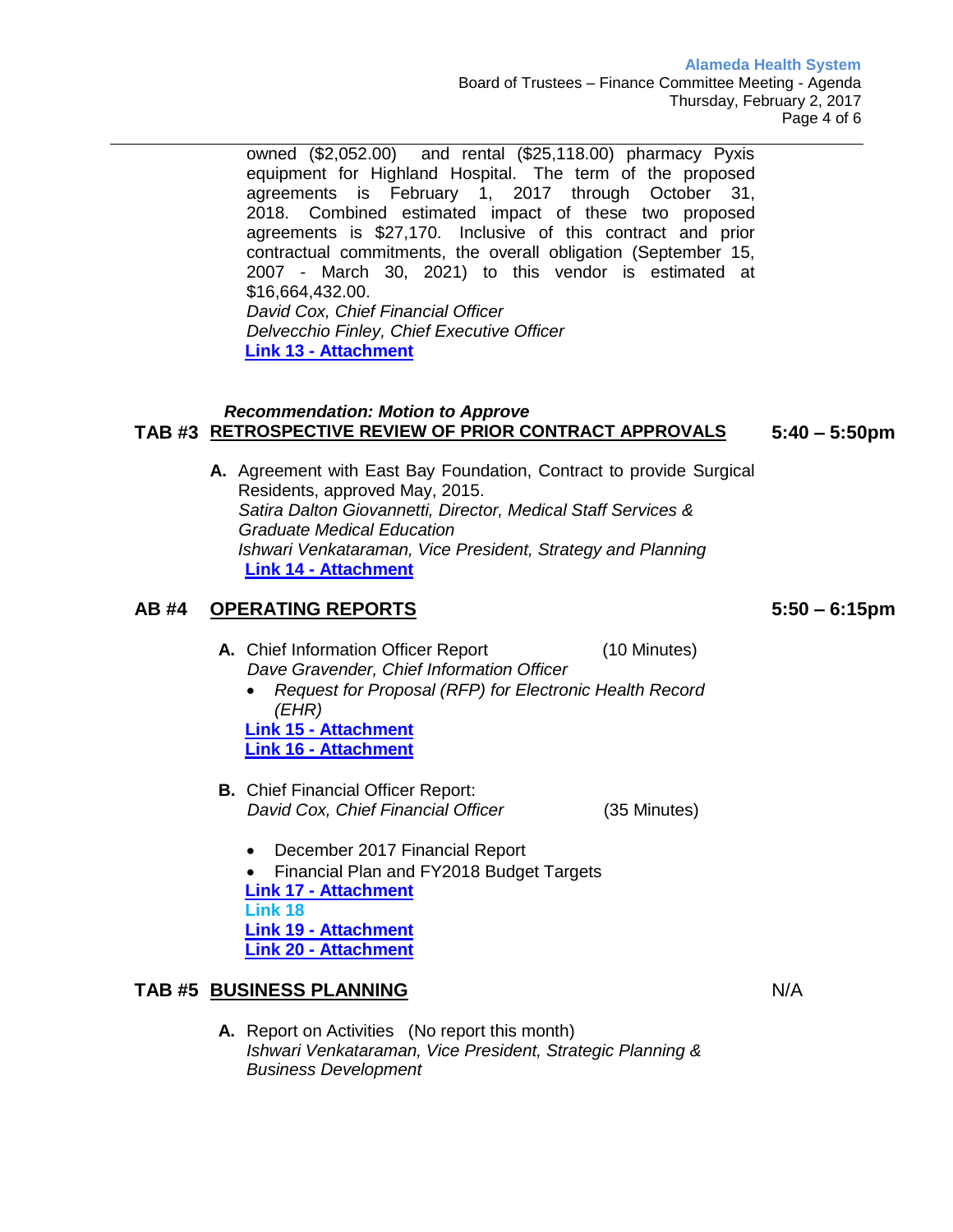**Alameda Health System**

## **TAB #6 ACTION ITEM/FINANCE COMMITTEE EDUCATION**

## **6:15 – 6:25pm**

**6:25 – 6:30pm** 

**A.** Approval of revised Signatory Authority Policy *M.D. Moye, General Counsel* **Link 21 - [Attachment](http://www.alamedahealthsystem.org/sites/default/files/agenda-2017-02-02/Link%2021_Tab%206A%20-%20Signatory%20Authority%20Policy.pdf)**

## **TAB #7 COMMITTEE PLANNING**

*Anthony Thompson, Finance Committee Chair*

- **A.** Finance Committee Planning Calendar **Link 22 - [Attachment](http://www.alamedahealthsystem.org/sites/default/files/agenda-2017-02-02/Link%2022_Tab%207A-%20Finance%20Comm%20Planning%20Calendar-%20REV%201-25-17.pdf)**
- **B.** Alameda County Health Committee Calendar **Link 23 - [Attachment](http://www.alamedahealthsystem.org/sites/default/files/agenda-2017-02-02/Link%2023_Tab%207B%20-%20BOS%20Health%20Committee%20Meetings%202017.pdf)**

**Public Comment**

**Trustee Comments**

**ADJOURNMENT**